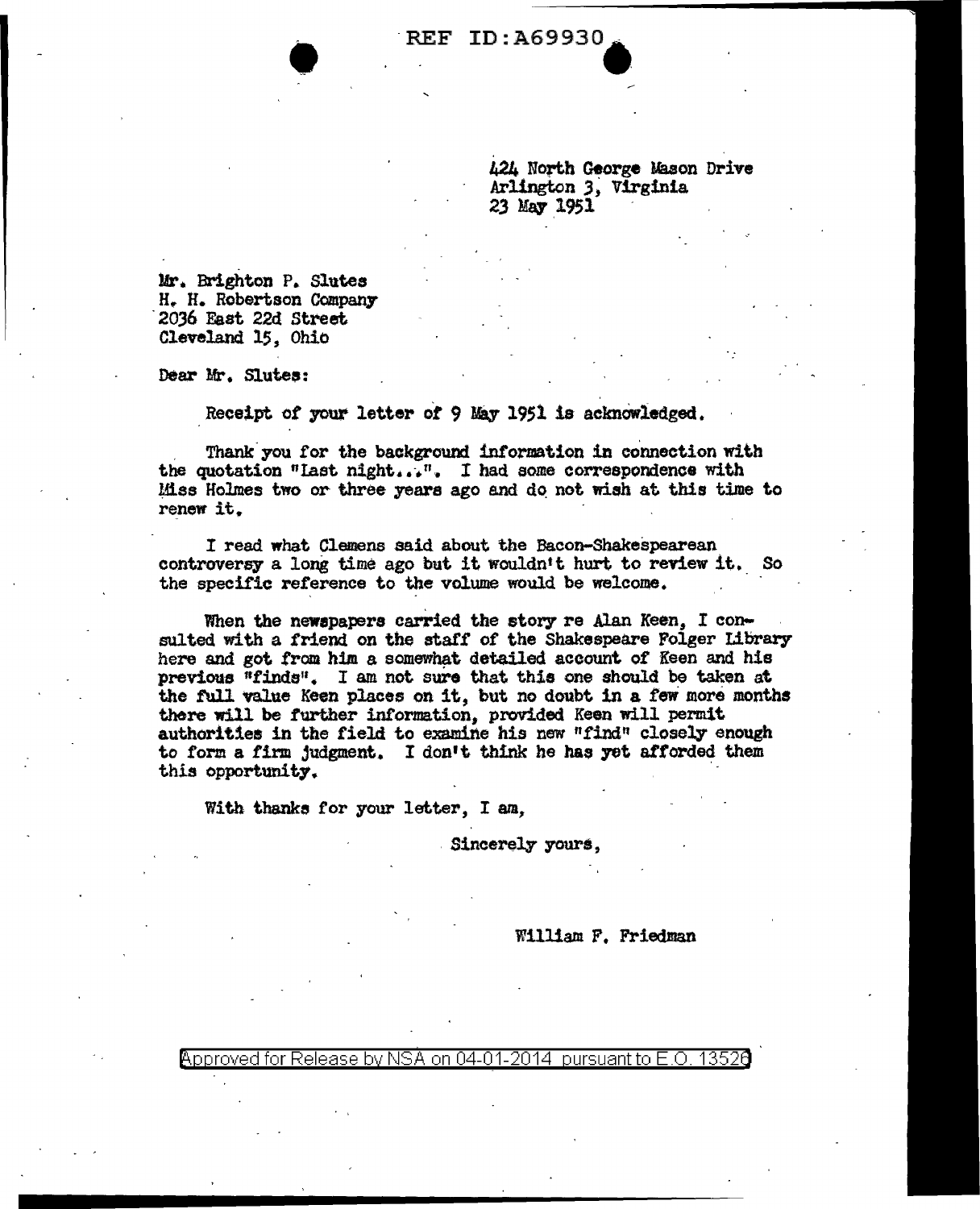~F ID:A69930 ' •

## HH BCILDlllG PRODUCTS  $KUBERIDUN$

ROBERTSON PROTECTED METAL • Q • FLOORS • BONDED METAL • VENTILATORS • SKYLIGHTS • SPECIAL ASPHALTS AND HUBBELLITE, ETC.

GENERAL OFFICES PITTSBURGH,U.S.A. 2036 EAST 22ND STREET CLEVELAND 15. OMIO

 $\mathbf{r}_0$ 

May 9, 1951



WORLD WIDE BUILDllG SERVICE FACTORIES. AMBRIDGE, PENNSYLVANIA, U S A, SARNIA, ONTARIO, CANADA AND ELLESMERE PORT.CHESHIRE ENGLAND CABLE ADDRESSES ROBERTROOF PITTSBURGH AND ROBERTROOF ELLESMERE PORT •

Mr. William F. Friedman 424 N. George Mason Drive Arlington 3, Virginia

Demr Mr. Friedinan:

Early in March I had a letter from Mr. William G. Bryan, the Editor of the American Cryptogram Association, and his letter stated that he wanted me to write to you about the Bacon-Shakespearean controversy.

At the time I received Mr. Bryan's letter I was about to leave on a month's holiday in Mexico, and on my·return I became involved in my own neglected affairs.

You may be interested in my situation, so far as this Shakespearean thing is concerned. I am not a student of literature and have no great interest in the Shakespearean question. About five years ago I was introduced by correspondence to a lady who is a member of the Baconian introduced by correspondence to a lady who is a member of the Baconian Society and who resides in this country. She sent me some copies of the Baconian Quarterly, and these magazines contained articles written by her. I finally recalled that I had somewhere read the following quotation, "Last night I completed another play and now I must arrange for its delivery to Master Shakespeare. "

Assuming that this lady may be able to tell me where I had read this statement. I wrote her and asked her. She, however, had not heard of the quotation and in considerable excitement asked me to make every effort to locate the source as she wanted to write an article about it for the Baconian Quarterly. This started the off on my search and I have been making sporadic efforts since that time.

I read the books in our Cleveland Library on the Baconian side of the controversy. Some place along the line I recalled having read Samuel Clemens' analysis of his thoughts in the matter, and I went back to my Mark Twain volumes and and reread it. Pretty convincing, too. If you are interested in reading this yourself, in case you have not already done so, I shall be glad to look up the volume which contains the Shakes pearean essay.